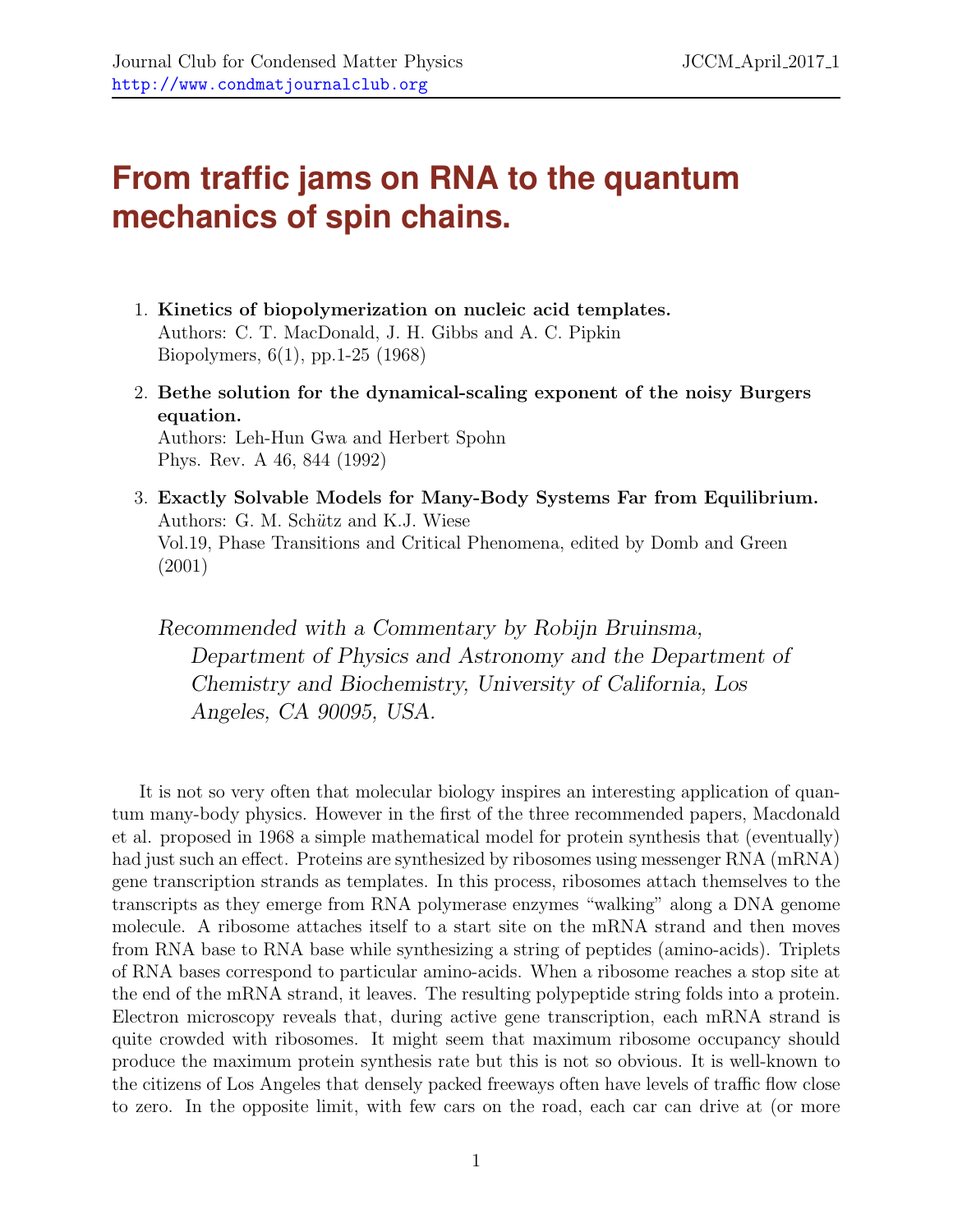likely above) the speed limit but the total traffic flow still is low. Evidently, there is some intermediate density that maximizes the flow. This feature is demonstrated by the model of Macdonald et al.

Assume a chain of L adjacent cells that can contain particles. A cell contains either zero or one particle. Particles are inserted in the first cell at a rate  $\alpha$  and removed from the last cell at a rate  $\beta$ . At every time step, particles either hop to an unoccupied cell on the right with probability p or to an unoccupied cell on left with probability  $q = 1 - p$ . This non-equilibrium stochastic Markov process is the "Asymmetric Exclusion Process" (ASEP) with the  $p = 1$  case known as the TASEP model (T stands for "totally"). The ASEP model is an example of a driven Markov process that does not evolve to a steady-state that obeys detailed balance and for which there is no equivalent of a Boltzmann distribution.

Steady-state solutions have been found for the ASEP process. The particle density  $\rho$  that optimizes the current for the ASEP model would be expected to be  $\rho = 1/2$  since this allows for the possibility that the particles march collectively one step to the right for every time unit (though in actuality the process remains stochastic). More generally, the current density can be shown to be  $j(\rho) = \rho(1-\rho)$ . In an  $\alpha - \beta$  diagram the three steady-state solution (congested high-density, speed limit low-density, and maximal current) are separated from each other by boundary lines that mark mathematical singularities (in the  $L \to \infty$  limit). It is surprising to encounter the equivalent of a phase-transition in a one-dimensional manybody system with short-range interactions and it is also surprising that the state of the system is determined by *boundary conditions*.

The continuum limit of the ASEP model is found by noting that at low densities  $\rho$  the ASEP particles must perform a (biased) random walk. This can be accounted for by adding the noisy diffusion current  $-D\frac{\partial \rho}{\partial x} - \eta(x,t)$  to  $j(\rho)$  with D the diffusion coefficient of the random walk and  $\eta(x, t)$  a noise source. This leads to the noisy Burgers equation:

$$
\frac{\partial \rho}{\partial t} + \frac{\partial j(\rho)}{\partial x} = \frac{\partial}{\partial x} \left( D \frac{\partial \rho}{\partial x} + \eta(x, t) \right). \tag{1}
$$

The Burgers equation, which can be viewed as a one-dimensional version of the Navier-Stokes equation with viscosity  $D$ , has solutions corresponding to propagating shock waves that gradually dissipate away (another familiar feature of freeway traffic). This suggests that the steady-state solutions could have excitations corresponding to traveling shock waves.

The second of the recommended papers, by Gwa and Spohn, is a mathematical tour de force that provides us with the spectrum of excitations. First, they relate the ASEP to a quantum many-body problem, specifically a version of the one-dimensional spin 1/2 XXZ Heisenberg model:

$$
H = \sum_{i=1}^{L} \left( p \sigma_i^- \sigma_{i+1}^+ + q \sigma_i^+ \sigma_{i+1}^- + \frac{1}{4} \sigma_i^z \sigma_{i+1}^z \right)
$$
 (2)

constructed from the usual spin  $1/2$  Pauli spin matrices. This version of the Heisenberg spin chain has an odd feature: unless  $p = q = 1/2$ , H is non-Hermitian. One of the consequences is that the eigenvalues of this Hamiltonian need not be real numbers. Recall that for conventional quantum mechanics, observable quantities are represented by Hermitian operators with real eigenvalues.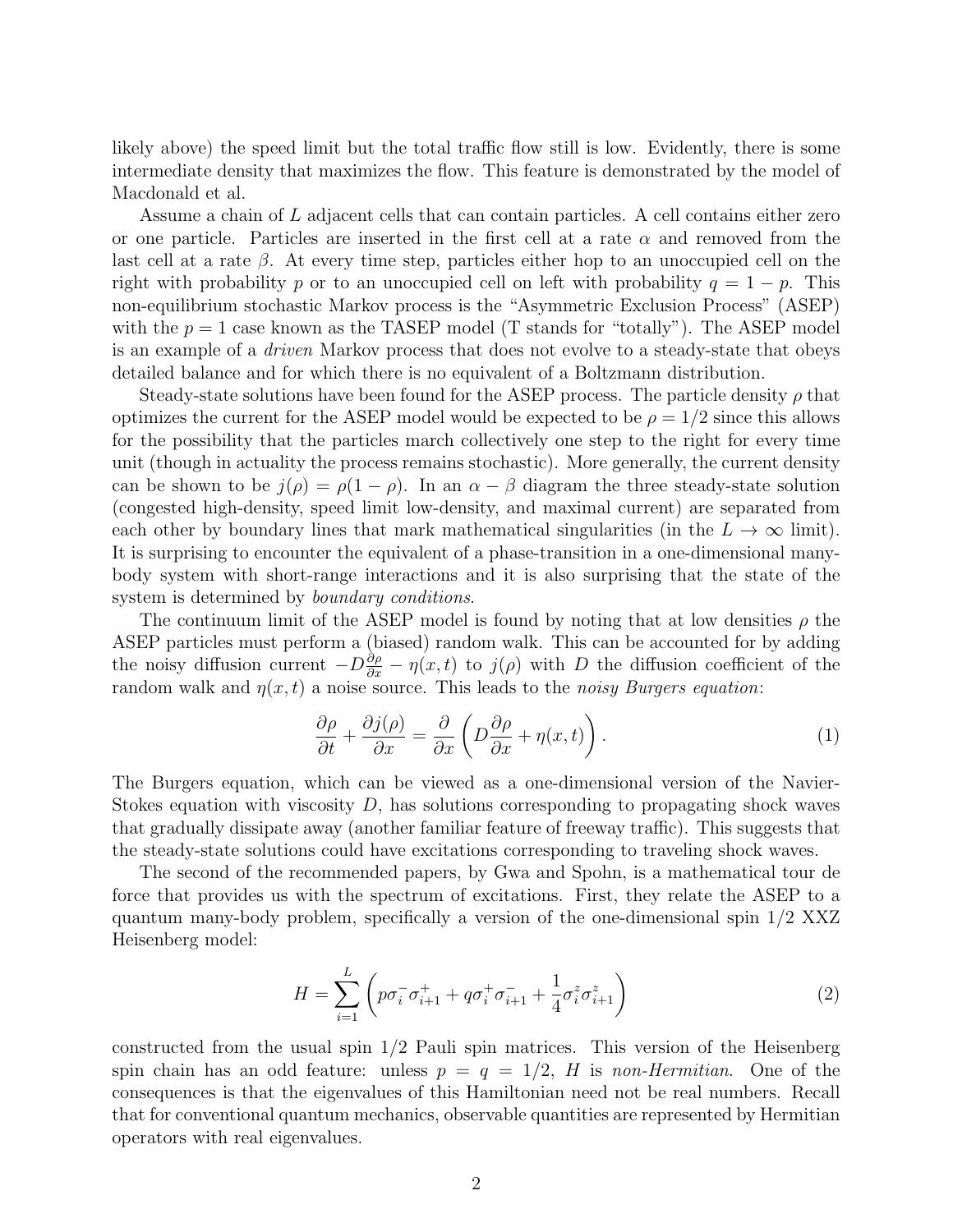Gwa and Spohn then use the *Bethe Ansatz* to obtain excitation energies for the ASEP. In the Bethe Ansatz, many-body wavefunctions are constructed as a linear superposition of plane wave states, permuting momenta and coordinates. The lowest excited state has an energy eigenvalue  $E_1$  given by

$$
E_1 = -2\sqrt{\rho(1-\rho)} \frac{6.51..}{L^{3/2}} \pm 2\pi i \frac{2\rho - 1}{L}
$$
 (3)

As advertised, it is a complex number. The physical meaning of  $E_1$  is that the lowest excited state has a time dependence proportional to  $\exp E_1 t$ . The relaxation rate of the manybody system thus has a power-law dependence on system size L. If we equate  $1/L$  with a wavevector k then this correspond to a dynamical critical exponent  $z = 3/2$ , consistent with the KPZ model. The imaginary part of the eigenvalue indicates that the excitation is a propagating wave.

The paper by Gwa and Spohn is too dense for a first encounter with ASEP. The third of the recommended papers is an outstanding review article by Schütz and Wiese provides the reader with a careful introduction to solution methods not just for ASEP but also for other non-equilibrium many-particle systems. They clearly explain the general connection between quantum statistcal physics with non-Hermitian Hamiltonians and Markov processes. Let  $P_n(t)$  be the time-dependent probability distribution for a microstate  $\eta$ . For example for ASEP, one can denote microstates by the L component vectors  $|\eta\rangle$  of ones and zeros depending on whether or not a cell is occupied. The state of a system is defined by the probability vector  $|P(t)\rangle = \sum_{\eta} P_{\eta}(t) |\eta\rangle$ . Let  $w_{\eta|\eta'}$  represent the transition rate from state  $\eta$  to state  $\eta'$ . For a Markov process, the probability distribution  $P_{\eta}(t)$  obeys the Master Equation

$$
\frac{dP_{\eta}(t)}{dt} = \sum_{\eta' \neq \eta} \left[ w_{\eta'|\eta} P_{\eta'}(t) - w_{\eta|\eta'} P_{\eta}(t) \right] \tag{4}
$$

In vector notation, the master equation can be expressed as

$$
\frac{d}{dt}|P\rangle = H|P\rangle\tag{5}
$$

The off-diagonal entries of the matrix  $H_{\eta|\eta'}$  equal  $w_{\eta|\eta'}$  while the diagonal entries  $H_{\eta|\eta}$  equal  $-\sum_{\eta'\neq\eta} w_{\eta'|\eta}$ . After analytical continuation to imaginary time, this equation reduces to the Hamiltonian matrix form of quantum mechanics. For asymmetric exclusion processes  $w_{\eta|\eta'} \neq w_{\eta'|\eta}$ . In this case, the Hamiltonian is a real, asymmetric matrix and thus non-Hermitian.

This mapping from a non-equilibrium classical stochastic many-body problem onto a quantum many-body problem is interesting in its own right but the real "pay-off" comes when the a mapping allows the application of a powerful method of quantum mechanics, such as the Bethe Ansatz. One might imagine working backwards. If one knows of a solvable quantum many-body problem, such as the Kondo problem, is there perhaps an interesting classical stochastic problem that corresponds to that? There is currently great interest in driven systems far from thermodynamic equilibrium, in particular in the context of the "fluctuation theorems". The ASEP case is a rare example of a model for which exact